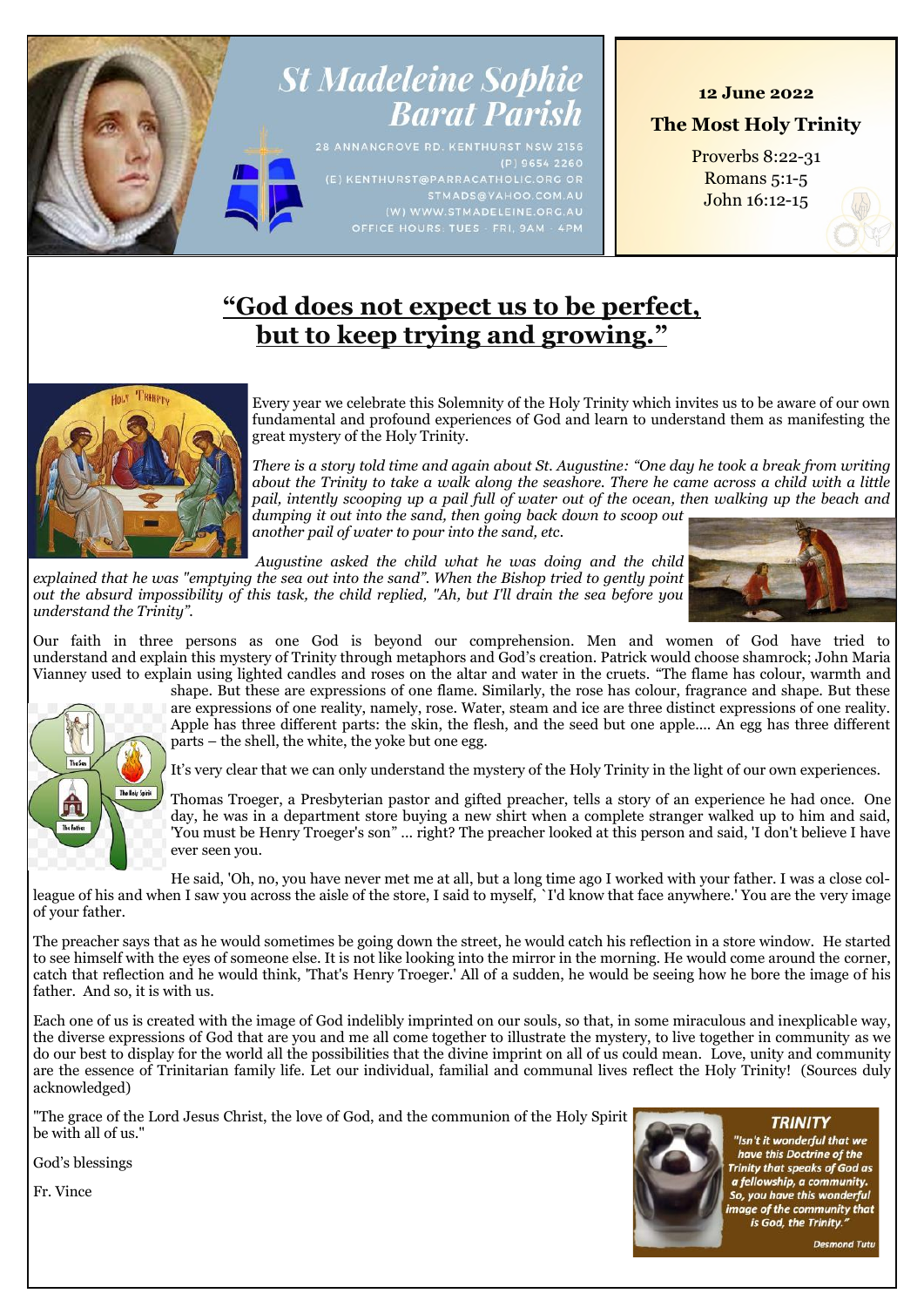# **SH NE**

|         | <b>PRAYER AT ST MADS</b>         |                                                                                                                                                       |  |  |  |
|---------|----------------------------------|-------------------------------------------------------------------------------------------------------------------------------------------------------|--|--|--|
|         | The Sunday Gospel<br>reflections | Tuesday at 10.30 am via Zoom. Contact Careyanne<br>0438 791 813 or careyannemoylan@hotmail.com                                                        |  |  |  |
|         | Prayer Group                     | Wednesday after morning Mass at 10am in the St Madeleine centre                                                                                       |  |  |  |
| Similay | St Mad's Book Club               | To register contact Careyanne on careyannemoylan@hotmail.com                                                                                          |  |  |  |
|         | <b>RCIA</b>                      | For enquires contact Fr Vincent or Parish Office                                                                                                      |  |  |  |
|         | St Mads Care Group               | Provide parish support and care such as meals, transport, shopping and<br>assistance to members of our parish Contact Bernadette 0418 248 256         |  |  |  |
|         | St Mads Rosary                   | Thursday after morning Mass & Monday at 7pm Via Zoom: Zoom meeting ID<br>840 2707 2956 Contact Kay Brooks & Lydia Ceccato 0400 372 561                |  |  |  |
|         | <b>Baptism</b><br>Preparation    | First Saturday of the month in the St Madeleine centre: Ring/email Parish<br>office for booking 9654 2260 (Tues-Fri 10am-4 pm or stmads@yahoo.com.au) |  |  |  |





### **Social Justice @ St Mad's**

See<https://iiec.org.au/> for some wonderful resources from the recent Ecological Spirituality conference.

*God of all creation, the heavens tell of your glory and the earth is full of wonders that sing of your goodness. Form us to be people who delight in life as your gift to be revered, savoured, and nourished. AMEN*

**Winter seems to have arrived very quickly! I have had a request from a charity for adult hand knitted beanies for a homeless group in the city. If anyone can help** 

**with this please contact** 

**Deb m.0409 158 970**

**I will provide wool if needed.**



### **PIETY SHOP**

Are you looking for a gift for a special person for Holy Communion, Confirmation, Baptism & Birthdays? Come and have a look in the piety shop.

We have an ever changing array of gifts and religious items. Special orders are welcome too. We are open after every weekend mass.

Contact Sandra Tabone on 0413272400 for any special requests.



**Congratulations to Suzanne Kingston-Hunt who on Wednesday, 8 June was commissioned by Bishop Vincent as our Parish Safeguarding Champion**



### **ARE YOU INTERESTED? LET US KNOW!**

The Institute for Mission in the diocese of Parramatta conducts many programmes. One of their programmes is **THEMES OF FAITH (TEN SESSIONS).** The facilitator of this programme is more than willing to run the sessions in our parish, provided there is enough interest from the parishioners. Such programmes will refresh our faith life for sure. Give it a thought … have a word with your friends as well…and sign up the sheet at the entrance of our church or email stmads@yahoo.com.au … you can also invite people from other parishes.

God bless our community! Fr. Vincent



**Music Coordinators:** Alexandra Mifsud, Selina Calleia & Joan Sattler **Junior Ministers Coordinator:** Maree McNeil **Children's Liturgy Coordinator:** Deb Rankin **Baptism Preparation**: Angelique Easton **RCIA Coordinator**: Steve Fry **Playgroup Coordinator:** 

**SRE Coordinator:** Maureen Jones **Friendship Group**: Jenny Puleo **Ministry to the Nursing Homes Coordinator:**  Suzanne Kingston-Hunt **Adult Faith Formation:** Careyanne Moylan **Property Maintenance Manager:** Rick Jones **Piety Shop**: Sandra Tabone

### **Planned Giving Program**

On behalf of the Parish Community, I would like to thank you so much for your ongoing support, which has been very vital to keep our Parish going strong. You can drop off the envelopes at the parish office or you can do it electronically to: **Account Name : Kenthurst Catholic Church BSB Account Number : 00000388**

**Parishioners wishing to donate or pledge their giving via direct debit, please pick up the form at the church and submit to Fr Vincent after completion**

**Thank you for your generosity!**

**LAST WEEK'S COLLECTIONS:** 1st Collection (for Diocese) = \$1,572.85 2nd Collection (for Parish) Envelopes =  $$942$  Loose =  $$1,381.70$ Avg weekly Credit cards, direct debit \$1,443.00



### *PARISH PRAYER REQUESTS:*

*For the recently deceased:* Philomena Beresford

*For the dearly departed:* Norman & Chahida Hajje, Sheaddy & Chahide Hajje, George Hajje, Hanna & Raymond Chiha, Betty & Mary Merhi, Joe & Adel Abraham, Pablito Corpuz, Nina Giudice, Costantino Giudice, Lulu Osborne, Fulvio & Giulia Russo, Giuseppina & Giovanni Scarpin, Olive Burns, Domenica Scarpin, Eduardo & Maria Piccoli, Laurie Beckett, Jesline Bastianpulle, Melba Cardozo, Peter Saarinsen, Diann Caruana, Vicky Caruana, Joe Camilleri, Joe Fuda

*Please pray for the sick:* Antonia Desanti, Joseph Spina, John Dal Ben and Jennifer Burgess *If you would like someone to be included among these requests, please let us know by email, phone call, or by dropping a note in the locked box outside the parish office*

> **Altar Linen Coordinator:** Catherine Diekman **Parish Council Chair**: Patrick Tuttle **Finance Committee Chair**: Carl Mathias **Welcomers Coordinator: Safeguarding:** Suzanne Kingston-Hunt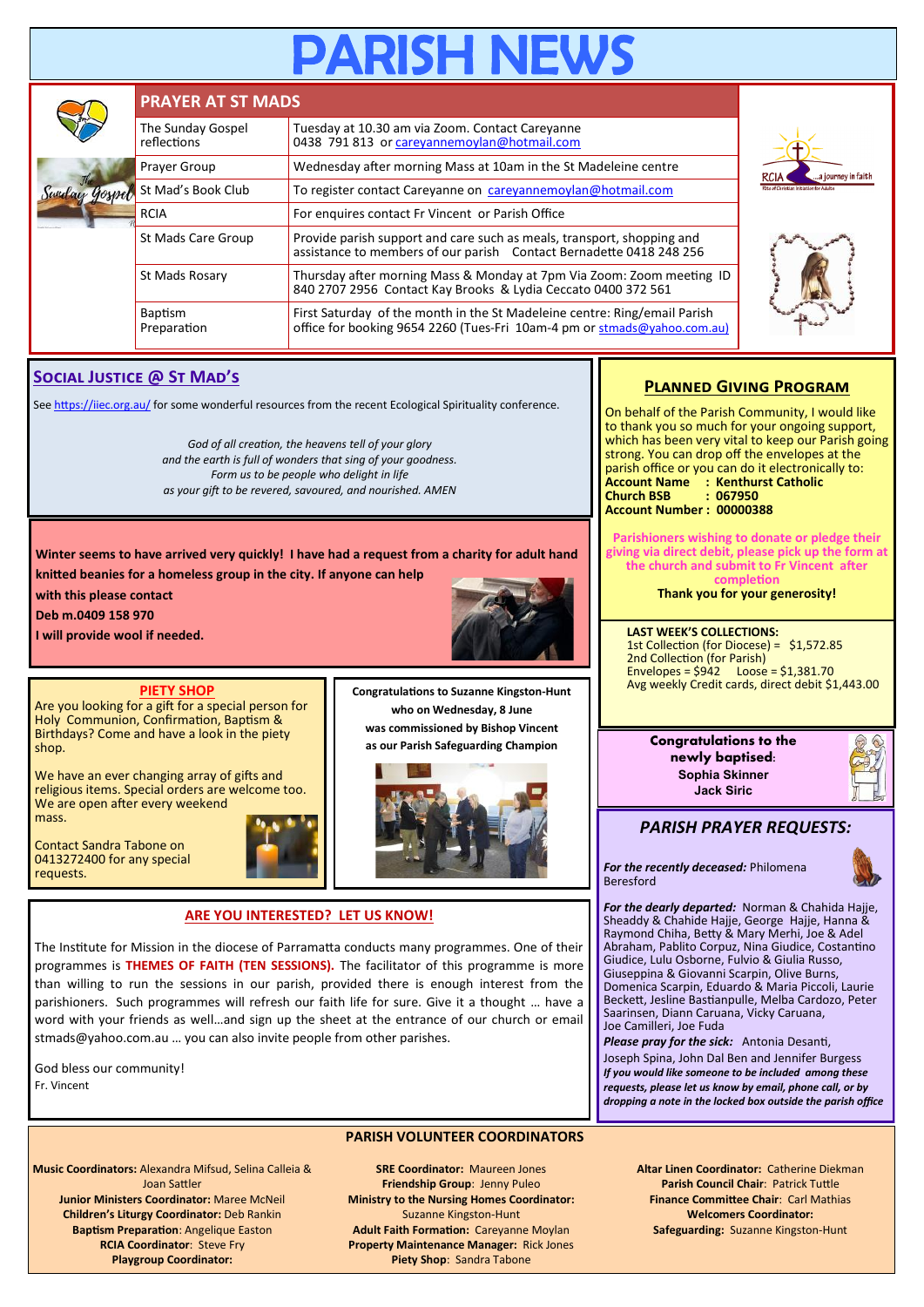**PARISH TEAM Parish Priest** Rev Vincent Savarimuthu

> **Deacon** Michael Tan

**Parish Secretaries** Sandra De Nardi Susie Lee

**Sacramental Coordinator** Sandra De Nardi

**St Madeleine's Primary School** Phone: 9654 6751 Principal: Mrs Barbara Young

> **Marian College** Phone: 9654 6700 Principal: Dr Gavin Hays

**PARISH SERVICES**

**Weekend Masses**: Saturday 5.30pm Sunday 8:00am, 10:00 am, 5.30pm

> **Children's Liturgy** TBA **Weekday Masses**  9:15 - Tuesdays to Fridays

9:45—10:15 Fridays - Adoration **Prayer Group:** Wednesdays after the

9.15 am Mass **Reconciliation:** Saturday 5.00pm

**Baptisms:** Every Sunday at 11:20 (Must make a booking) **Weddings:** By appointment

**Venerable Matt Talbot Feast Day: 18 June**



Matt can be considered the patron of men and women struggling with alcoholism. He was born in Dublin, where his father worked on the docks and had a difficult time supporting his family. After a few years of schooling, Matt obtained work as a messenger for some liquor merchants; there he began to drink excessively. For 15 years—until he was almost 30—Matt was an active alcoholic. One day he decided to take "the pledge" for three months, make a general confession and begin to attend daily Mass. There is evidence that Matt's first seven years after taking the pledge were especially difficult. Avoiding his former drinking places was hard. He began to pray as intensely as he used to drink. He also tried to pay back people from whom he had borrowed or stolen money while he was drinking. Most of his life Matt worked as a builder's laborer. He joined the Secular Franciscan Order and began a life of strict penance; he abstained from meat nine months a year. Matt spent hours every night avidly reading Scripture and the lives of the saints. He prayed the rosary conscientiously. Though his job did not make him rich, Matt contributed generously to the missions. After 1923, Matt's health failed, and he was forced to quit work. He died on his way to church on Trinity Sunday. Fifty years later, Pope

Paul VI gave Matt Talbot the title venerable. His liturgical feast is celebrated on June 19. *https://www.franciscanmedia.org/saint-of-the-day*



**We pray in thanks for the generosity of all our**  $\frac{1}{\text{m}.0410\,587\,735}$ **catechists who were commissioned last Sunday** 

### DIOCESE of PARRAMATTA

### **PositionsVacant:**

Senior Administrative Support Coordinator—Diocese of Parramatta Youth Minister/Coordinator (part-time) - St Bernadette's Parish, Castle Hill More details at parracatholic.org/employment Service Desk Analyst – Diocese of Parramatta – **Applications close 10pm Monday 13 June.**

Regional Coordinator – Confraternity of Christian Doctrine, Diocese of Parramatta – **Applications close 10pm Sunday 26 June**

More details at: [parracatholic.org/employment](http://parracatholic.org/employment)

Disability Support Worker – Garden Crew – Catholic Care Western Sydney and the Blue Mountains. Community Outreach Worker – Aboriginal Identified – Catholic Care Western Sydney and the Blue **Mountains** Family Preservation Caseworker – Catholic Care Western

Sydney and the Blue Mountains.

More details at:<https://www.seek.com.au/jobs?advertiserid=39387017> or by emailing [careers@ccss.org.au](mailto:careers@ccss.org.au)

### **LIFTED Retreat 2022 "Wonder & Awe": 1-3 July**

You are invited to Catholic Youth Parramatta's annual young adults retreat. Take some time away from the busyness of everyday life and spend a weekend away full of prayer, talks, and community. For 18-35 year-olds. \$100 per person. Register at [parracatholic.org/cyp](http://parracatholic.org/cyp-lifted-retreat)-lifted-retreat.

### **Free lecture: The Outsider Pope: Where is Francis leading our Church?**

Tuesday 5 July 7.30pm Novotel Parramatta, 350 Church St Parramatta

Vatican correspondent from the international *The Tablet* magazine, author and speaker Christopher Lamb will present a free lecture reflecting on Pope Francis' battle to renew the Church and Pope Francis as a human being. RSVP essential by 2 July to <mark.oconnor@parracatholic.org>

### **SAVE THE DATE Tri-Diocesan Social Justice Reflection Evening: 20 July**

The Diocese of Parramatta, together with the Archdiocese of Sydney and the Diocese of Broken Bay, invites you to an evening of delicious food, prayer, and great keynote speakers. Let's reflect on the Social Justice Statement "Cry of the Earth, Cry of the Poor", and celebrate how people across all three Dioceses have responded to these cries in 2021-22. The reflection evening will be held on Wednesday 20 July from 6pm to 9pm – more details will follow in June.

### **CALLING FOR VOLUNTEERS**

**We need volunteers for various ministries in our parish. Please contact the Parish Office if you can help as a reader, welcomer, musician, providing flowers, singing, sacristan or with cleaning.**

**First Reconciliation Preparation Sessions for First Reconciliation take place on Sundays, 19 and 26 June and Sunday, 17 July at 4pm concluding with 5.30pm Mass.** Contact: Sandra De Nardi stmads.sacraments@gmail.com